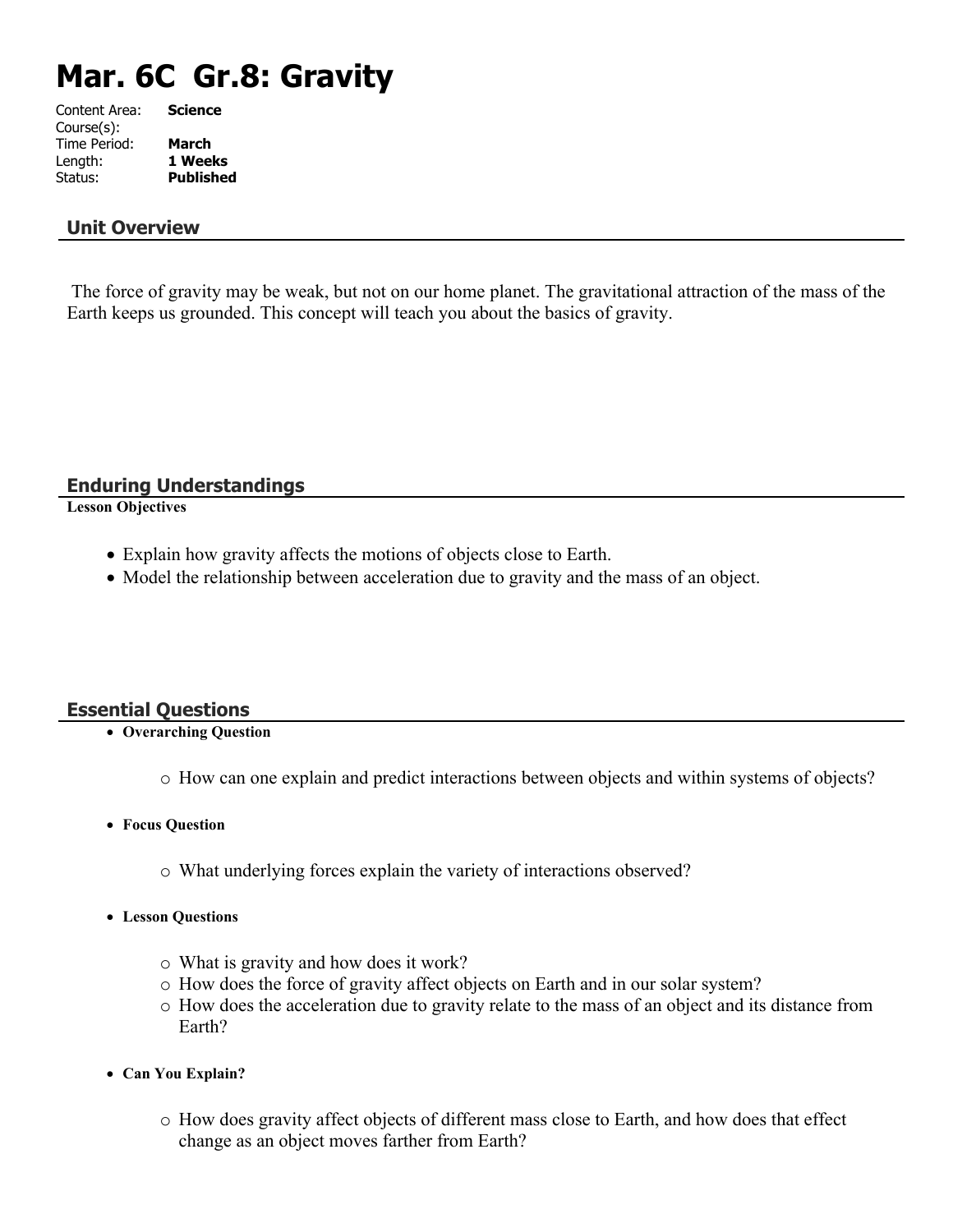# **Instructional Strategies & Learning Activities**

• [The Five E Instructional Model](https://app.discoveryeducation.com/learn/techbook/units/aca7980d-a6c7-475d-9d82-87d45a377a7e/concepts/01b7a567-df29-4af1-821a-fa6fb880c445/lesson/sections/6069251e-2487-42cd-840a-dcee01bafe94#f04fdb7c-d021-4053-a88a-cdbf504ef18f)

Science Techbook follows the 5E instructional model. As you plan your lesson, the provided Model Lesson includes strategies for each of the 5Es.

• [Engage \(45–90 minutes\)](https://app.discoveryeducation.com/learn/techbook/units/aca7980d-a6c7-475d-9d82-87d45a377a7e/concepts/01b7a567-df29-4af1-821a-fa6fb880c445/lesson/sections/6069251e-2487-42cd-840a-dcee01bafe94#b1887dd9-1a16-4a11-8ee0-1a308f4652a4)

Students are presented with the phenomena of gravity and how it impacts all we do. Students begin to formulate ideas around the Can You Explain? (CYE) question.

• [Explore \(180 minutes\)](https://app.discoveryeducation.com/learn/techbook/units/aca7980d-a6c7-475d-9d82-87d45a377a7e/concepts/01b7a567-df29-4af1-821a-fa6fb880c445/lesson/sections/6069251e-2487-42cd-840a-dcee01bafe94#533eadf5-1e06-4684-8ff0-da9205745396)

Students investigate questions about gravity and how it affects objects on Earth and in the solar system. Students complete a Hands-On Activity to investigate the connection between an object's mass and the effect of gravity on the object.

• [Explain \(45–90 minutes\)](https://app.discoveryeducation.com/learn/techbook/units/aca7980d-a6c7-475d-9d82-87d45a377a7e/concepts/01b7a567-df29-4af1-821a-fa6fb880c445/lesson/sections/6069251e-2487-42cd-840a-dcee01bafe94#8d5ee676-6fdd-41a8-939f-5b5e00170668)

Students construct scientific explanations to the CYE question by including evidence of how gravity affects different objects in different locations.

• [Elaborate with STEM \(45–135 minutes\)](https://app.discoveryeducation.com/learn/techbook/units/aca7980d-a6c7-475d-9d82-87d45a377a7e/concepts/01b7a567-df29-4af1-821a-fa6fb880c445/lesson/sections/6069251e-2487-42cd-840a-dcee01bafe94#1568248c-9c33-447d-8247-70d40cffa753)

Students apply their understanding of gravity as they learn about research scientists are conducting using the Laser Interferometer Gravitation-Wave Observatory (LIGO) and look at the data they have collected.

• [Evaluate \(45–90 minutes\)](https://app.discoveryeducation.com/learn/techbook/units/aca7980d-a6c7-475d-9d82-87d45a377a7e/concepts/01b7a567-df29-4af1-821a-fa6fb880c445/lesson/sections/6069251e-2487-42cd-840a-dcee01bafe94#ba8fc146-3de8-482d-8004-9f7a3e0329f6)

Students are evaluated on the state science standards, as well as Standards in ELA/Literacy and Standards in Math standards, using Board Builder and the provided concept summative assessments.

# **Integration of Career Readiness, Life Literacies and Key Skills**

Students will work in small groups or partnerships to conduct investigations, build models or prototypes and present findings.

| TECH.9.4.8.IML.7 | Use information from a variety of sources, contexts, disciplines, and cultures for a specific<br>purpose (e.g., 1.2.8.C2a, 1.4.8.CR2a, 2.1.8.CHSS/IV.8.AI.1, W.5.8, 6.1.8.GeoSV.3.a,<br>6.1.8. Civics DP. 4.b, 7.1. NH. IPRET. 8). |
|------------------|------------------------------------------------------------------------------------------------------------------------------------------------------------------------------------------------------------------------------------|
| TECH.9.4.8.Cl.4  | Explore the role of creativity and innovation in career pathways and industries.                                                                                                                                                   |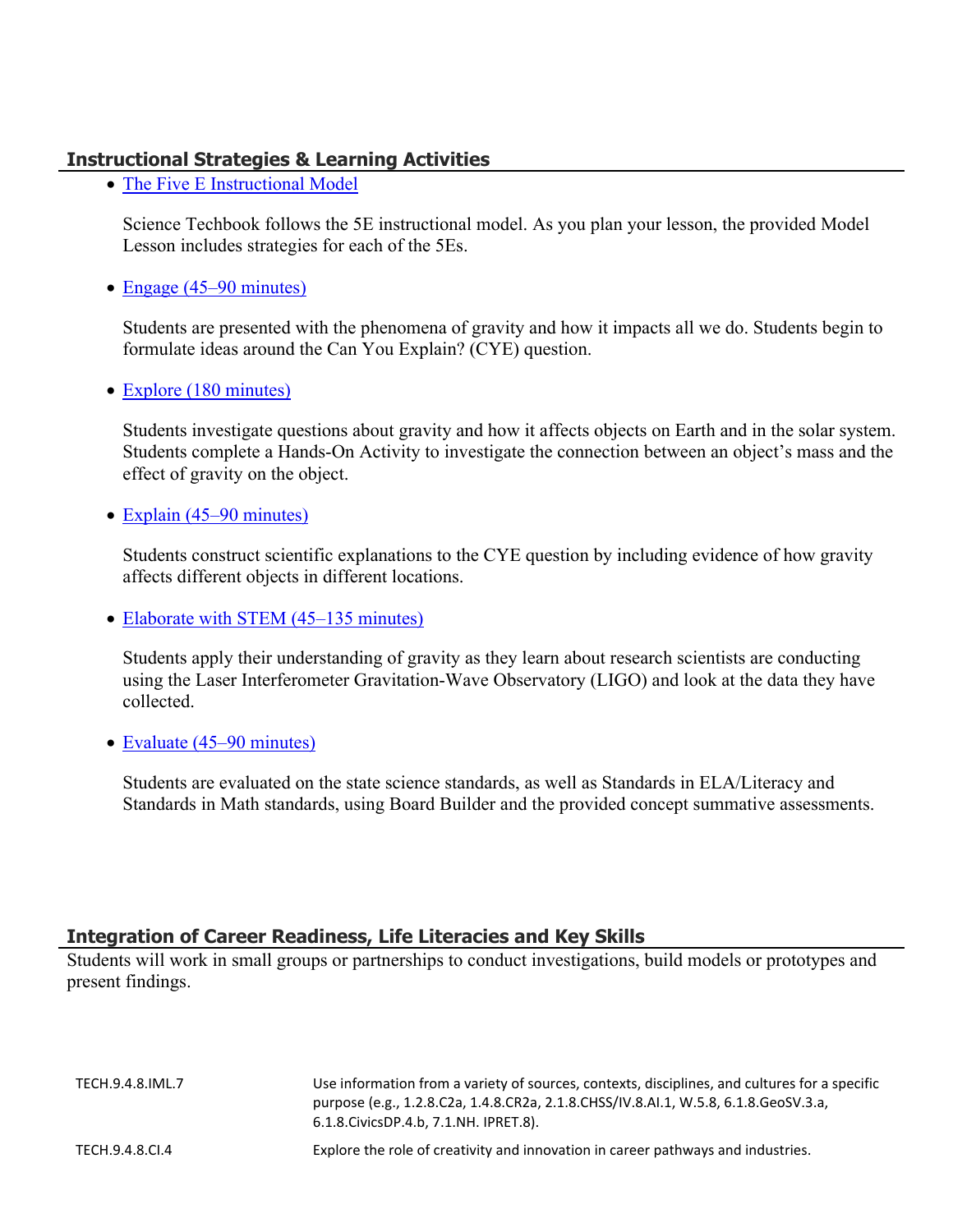| An individual's strengths, lifestyle goals, choices, and interests affect employment and<br>income.                                                         |
|-------------------------------------------------------------------------------------------------------------------------------------------------------------|
| Apply deliberate and thoughtful search strategies to access high-quality information on<br>climate change (e.g., 1.1.8.C1b).                                |
| Sources of information are evaluated for accuracy and relevance when considering the use<br>of information.                                                 |
| Gathering and evaluating knowledge and information from a variety of sources, including<br>global perspectives, fosters creativity and innovative thinking. |
| Multiple solutions often exist to solve a problem.                                                                                                          |
| Explain how career choices, educational choices, skills, economic conditions, and personal<br>behavior affect income.                                       |
| Creativity and Innovation                                                                                                                                   |
| Critical Thinking and Problem-solving                                                                                                                       |
| An essential aspect of problem solving is being able to self-reflect on why possible<br>solutions for solving problems were or were not successful.         |
|                                                                                                                                                             |

# **Technology and Design Integration**

Technology is fully integrated using Discovery Techbook.

| $CS.6-8.DA$       | Data & Analysis                                                                                                                                                                                                                                          |
|-------------------|----------------------------------------------------------------------------------------------------------------------------------------------------------------------------------------------------------------------------------------------------------|
| CS.6-8.8.1.8.DA.1 | Organize and transform data collected using computational tools to make it usable for a<br>specific purpose.                                                                                                                                             |
|                   | People use digital devices and tools to automate the collection, use, and transformation of<br>data. The manner in which data is collected and transformed is influenced by the type of<br>digital device(s) available and the intended use of the data. |

# **Interdisciplinary Connections**

| LA.SL.8.4 | Present claims and findings, emphasizing salient points in a focused, coherent manner<br>with relevant evidence, sound valid reasoning, and well-chosen details; use appropriate<br>eye contact, adequate volume, and clear pronunciation.                |
|-----------|-----------------------------------------------------------------------------------------------------------------------------------------------------------------------------------------------------------------------------------------------------------|
| LA.RI.8.1 | Cite the textual evidence and make relevant connections that most strongly supports an<br>analysis of what the text says explicitly as well as inferences drawn from the text.                                                                            |
| LA.W.8.1  | Write arguments to support claims with clear reasons and relevant evidence.                                                                                                                                                                               |
| LA.RI.8.4 | Determine the meaning of words and phrases as they are used in a text, including<br>figurative, connotative, and technical meanings; analyze the impact of specific word<br>choices on meaning and tone, including analogies or allusions to other texts. |
| LA.W.8.7  | Conduct short research projects to answer a question (including a self-generated<br>question), drawing on several sources and generating additional related, focused<br>questions that allow for multiple avenues of exploration.                         |
| LA.RI.8.7 | Evaluate the advantages and disadvantages of using different mediums (e.g., print or<br>digital text, video, multimedia) to present a particular topic or idea.                                                                                           |
| LA.W.8.2  | Write informative/explanatory texts to examine a topic and convey ideas, concepts, and<br>information through the selection, organization, and analysis of relevant content.                                                                              |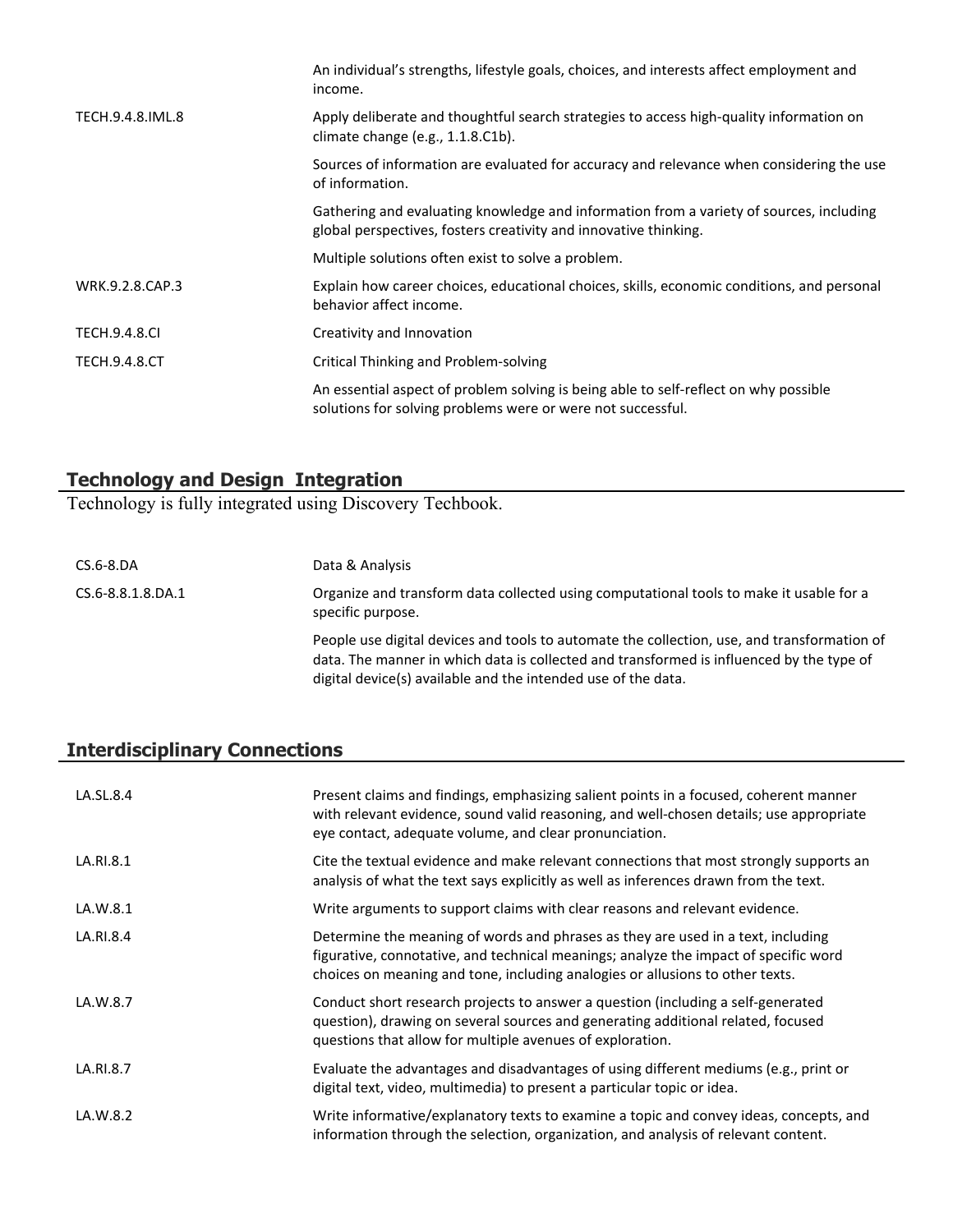| LA.RI.8.8  | Delineate and evaluate the argument and specific claims in a text, assessing whether the<br>reasoning is sound and the evidence is relevant and sufficient; recognize when irrelevant<br>evidence is introduced.                  |
|------------|-----------------------------------------------------------------------------------------------------------------------------------------------------------------------------------------------------------------------------------|
| LA.RI.8.10 | By the end of the year read and comprehend literary nonfiction at grade level text-<br>complexity or above, with scaffolding as needed.                                                                                           |
| LA.SL.8.1  | Engage effectively in a range of collaborative discussions (one-on-one, in groups, and<br>teacher-led) with diverse partners on grade 8 topics, texts, and issues, building on others'<br>ideas and expressing their own clearly. |

# **Differentiation**

# [Struggling Students](https://app.discoveryeducation.com/player/view/assetGuid/4995767F-D634-40C6-B25B-BDEA06E14F90) [ELL](https://app.discoveryeducation.com/player/view/assetGuid/D727DF69-B79B-4A92-AA1F-CE23C74D98D9) ELL Accelerated Students

- 1. Print and copy the Scientific Explanation before class. Have students use the printed document as they progress through the lesson. The Scientific Explanation handout is chunked. Chunking is an effective strategy to make the learning progression through the Scientific Explanation easier for students who are struggling.
- 2. Using the jigsaw method, assign different lesson questions to groups of students.

- 1. Allow Spanish-speaking students to use the Spanish version of the Scientific Explanation Student Sheet.
- 2. Bring in some props that would be appropriate for each reading passage; a toy car for "Speed Racers", some cardboard tubes for "I Can't Take All This Tension," and some construction blocks for "Bigger and Better." Let ELL and Struggling students use and interact with these items as they read the three reading passages.
- 1. Encourage students to develop their own questions as they explore the resources in the lesson.
- 2. Have students use their science notebooks, rather than the worksheets, to develop their Scientific Explanations.
- 3. Allow students to use Board Builder to develop their Scientific Explanations.

[Differentiation in science](http://www.brighthubeducation.com/teaching-gifted-students/65181-differentiation-techniques-and-activities-in-the-classroom-for-gifted-students/) can be accomplished in several ways. Once you have given a pre-test to students, you know what information has already been mastered and what they still need to work on. Next, you design activities, discussions, lectures, and so on to teach information to students. The best way is to have two or three groups of students divided by ability level.

While you are instructing one group, the other groups are working on activities to further their knowledge of the concepts. For example, while you are helping one group learn the planet names in order, another group is researching climate, size, and distance from the moon of each planet. Then the groups switch, and you instruct the second group on another objective from the space unit. The first group practices writing the order of the planets and drawing a diagram of them.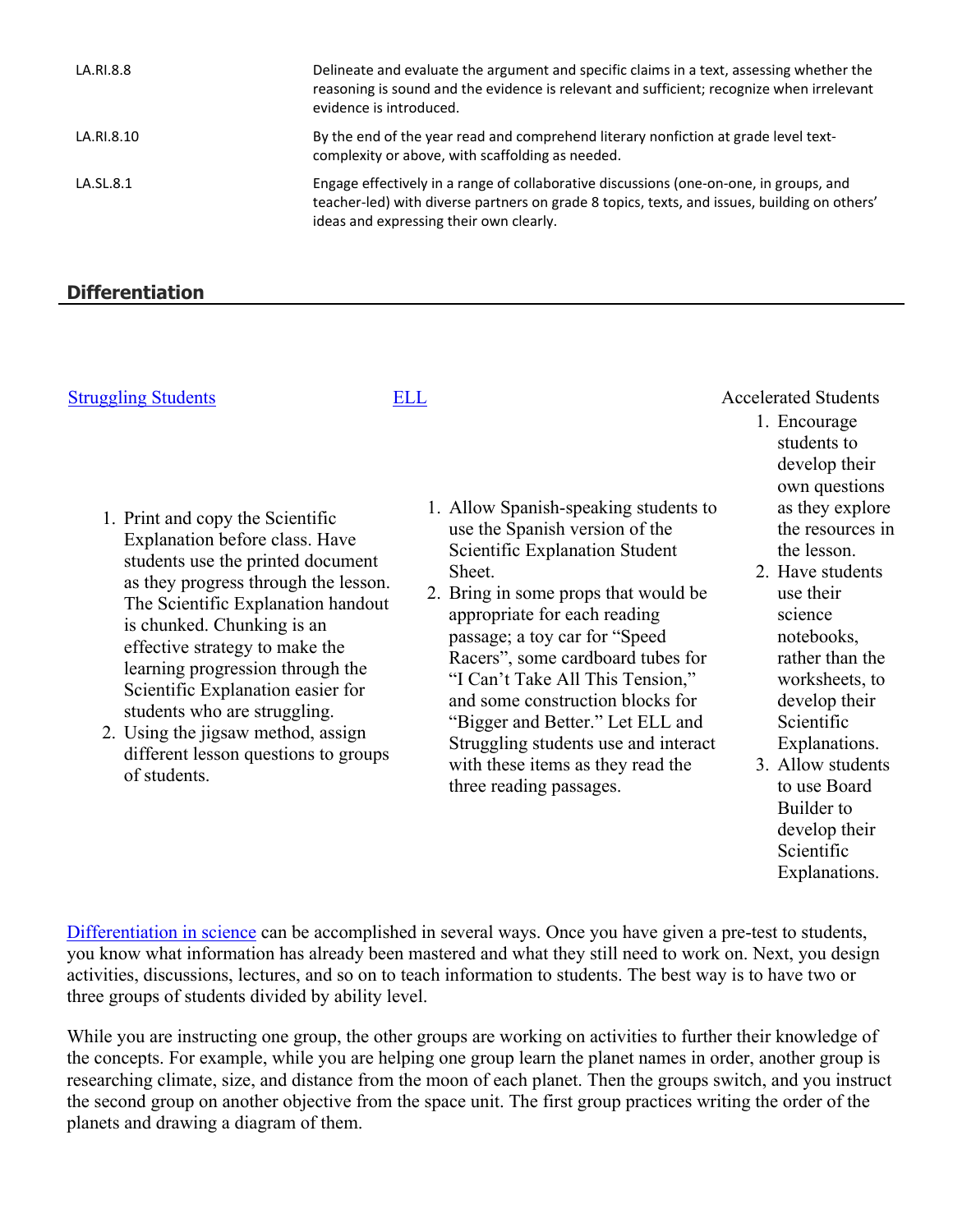Here are some ideas for the classroom when you are using differentiation in science:

- Create a tic-tac-toe board that lists different activities at different ability levels. When students aren't involved in direct instruction with you, they can work on activities from their tic-tac-toe board. These boards have nine squares, like a tic-tac-toe board; and each square lists an activity that corresponds with the science unit. For example, one solar system activity for advanced science students might be to create a power point presentation about eclipses. For beginning students, an activity might be to make a poster for one of the planets and include important data such as size, order from the sun, whether it has moons, and so on.
- Find websites on the current science unit that students can explore on their own.
- Allow students to work in small groups to create a project throughout the entire unit. For example, one group might create a solar system model to scale. Another group might write a play about the solar system. This is an activity these groups can work on while they are not working directly with you.

Differentiation in science gets students excited to learn because it challenges them to expand their knowledge and skills, instead of teaching the whole group concepts they have already mastered

# **Modifications & Accommodations**

Refer to QSAC EXCEL SMALL SPED ACCOMMOCATIONS spreadsheet in this discipline.

# **Modifications and Accommodations used in this unit:**

In addition to differentiated instruction, IEP's and 504 accommocations will be utilized.

In addition to differentiated instruction, IEP's and 504 accommocations will be utilized.

# **Benchmark Assessments**

**Benchmark Assessments** are given periodically (e.g., at the end of every quarter or as frequently as once per month) throughout a school year to establish baseline achievement data and measure progress toward a standard or set of academic standards and goals.

# **Schoolwide Benchmark assessments:**

Aimsweb benchmarks 3X a year

Linkit Benchmarks 3X a year

# **Additional Benchmarks used in this unit:**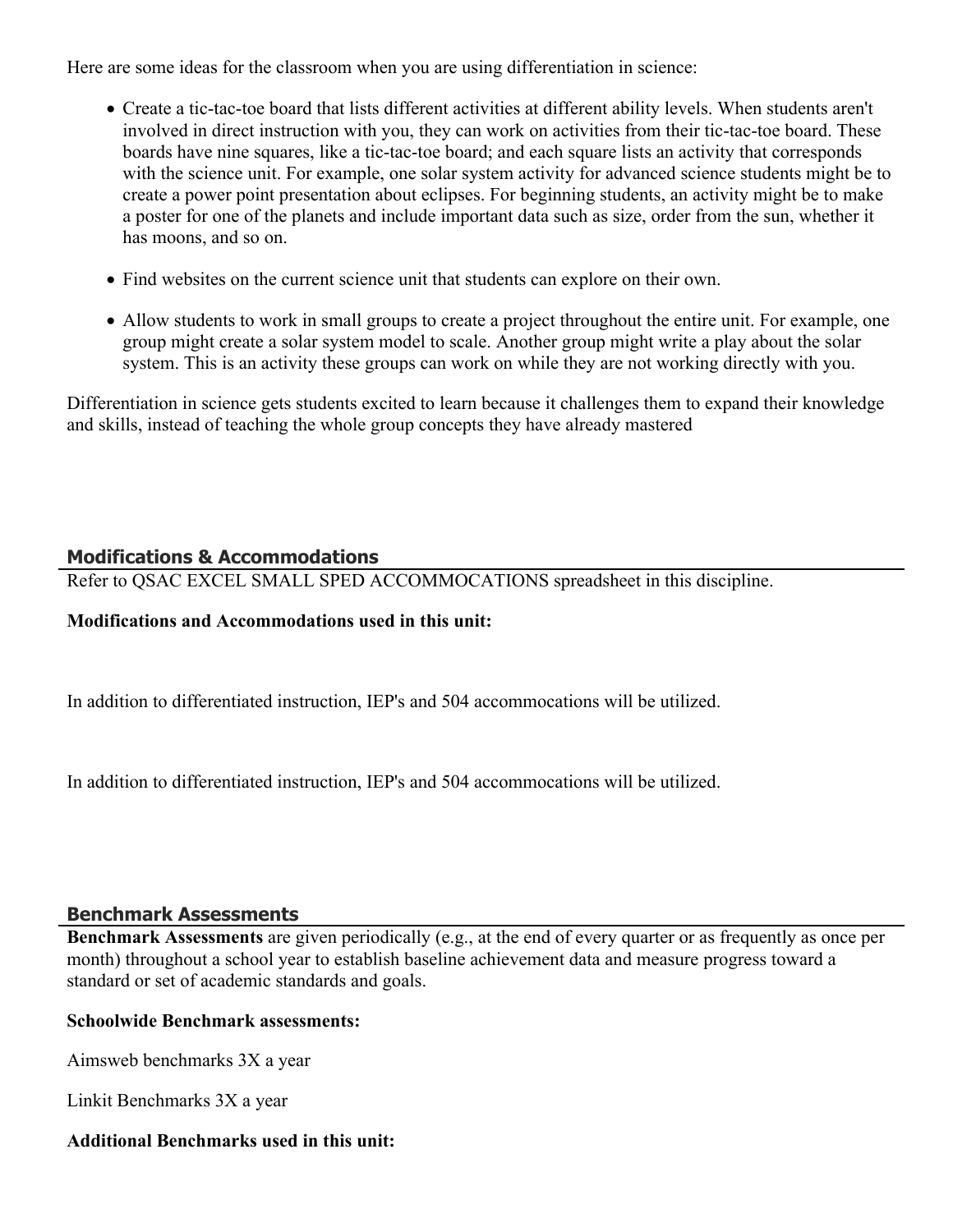Pre and post assessments to measure growth.

#### **Formative Assessments**

Assessment allows both instructor and student to monitor progress towards achieving learning objectives, and can be approached in a variety of ways. **Formative assessment** refers to tools that identify misconceptions, struggles, and learning gaps along the way and assess how to close those gaps. It includes effective tools for helping to shape learning, and can even bolster students' abilities to take ownership of their learning when they understand that the goal is to improve learning, not apply final marks (Trumbull and Lash, 2013). It can include students assessing themselves, peers, or even the instructor, through writing, quizzes, conversation, and more. In short, formative assessment occurs throughout a class or course, and seeks to improve student achievement of learning objectives through approaches that can support specific student needs (Theal and Franklin, 2010, p. 151).

#### **Formative Assessments used in this unit:**

See assessments located in links above.

# **Summative Assessments**

**Summative assessments** evaluate student learning, knowledge, proficiency, or success at the conclusion of an instructional period, like a unit, course, or program. Summative assessments are almost always formally graded and often heavily weighted (though they do not need to be). Summative assessment can be used to great effect in conjunction and alignment with formative assessment, and instructors can consider a variety of ways to combine these approaches.

#### **Summative assessments for this unit:**

See assessments located in links above.

# **Instructional Materials**

See materials located in links above.

Discovery Techbook